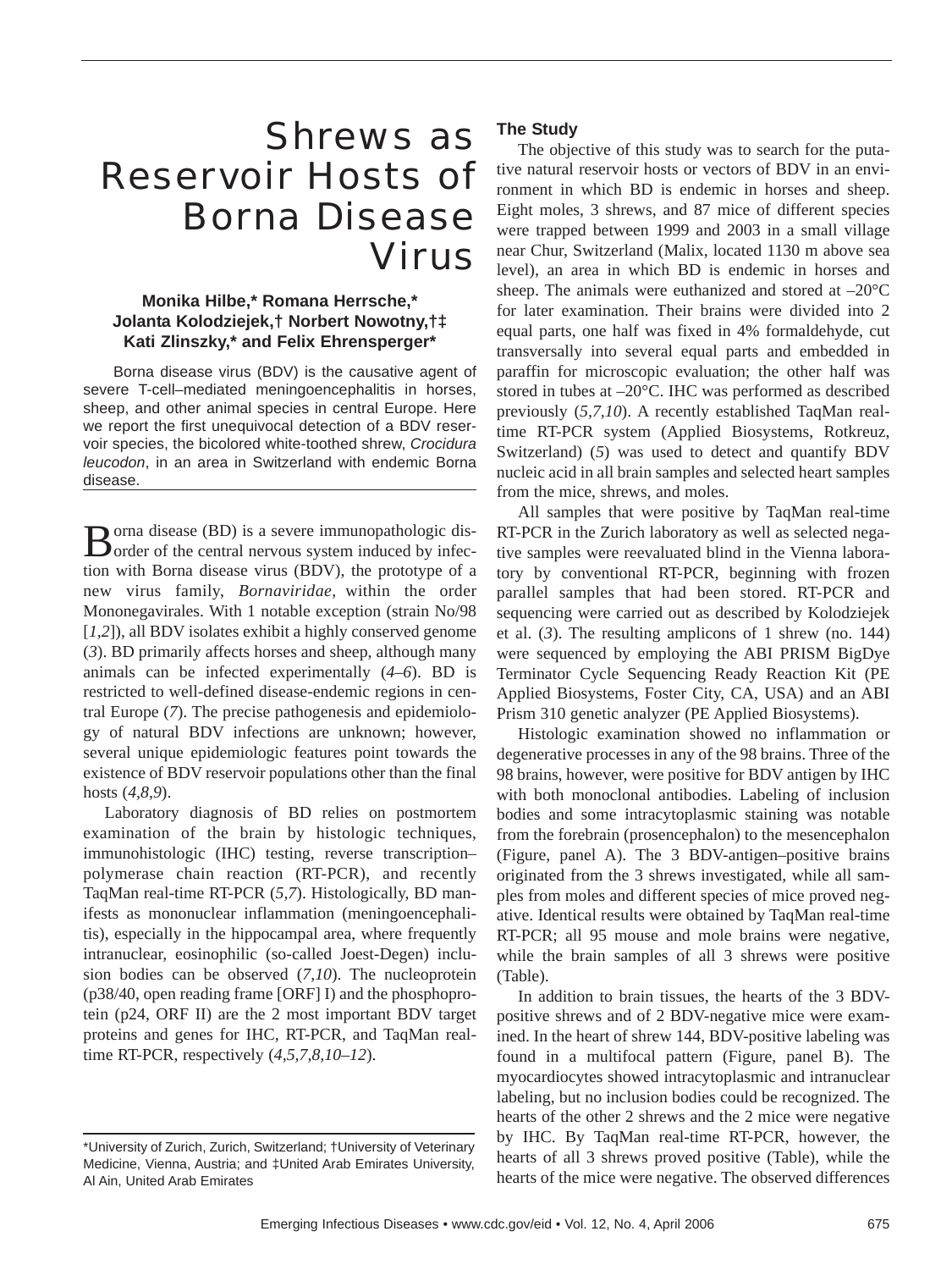

Figure. A) Distribution of Borna disease virus (BDV) p24 antigen in the hippocampus of shrew 144. Note the so-called Joest-Degen intranuclear inclusion bodies in multiple neurons in the gyrus dentatus; in some neurons, a homogenous intracytoplasmic staining can be seen (immunohistochemistry, ChemMate method [DAKO, Cygomation, Zug, Switzerland], ×40 [bar, 100 µm]). Inset: Joest-Degen intranuclear inclusion bodies are visible in multiple neurons in the gyrus dentatus (ChemMate method,  $\times$ 100). B) Focal distribution of BDV p38/40 antigen in the heart of shrew 144: granular intracytoplasmic and homogenous intranuclear labeling (ChemMate method, ×40 [bar, 100 µm]).

in the results obtained by the 2 methods can be explained by the higher sensitivity of the TaqMan method compared to IHC.

When the brains of the shrews were analyzed by conventional RT-PCR, all 6 assays yielded amplicons of the expected sizes in all 3 shrews, whereas mouse samples negative by TaqMan real-time RT-PCR were also negative by conventional RT-PCR. The compiled sequences of shrew 144 resulted in a stretch of 2,041 nucleotides (nt), composing the complete N, X, and P protein-encoding

regions, as well as the 5′-untranslated region of the X/P transcript of the BDV genome. The shrew-derived sequence (GenBank accession no. DQ251041) was verified as the expected BDV sequence by BLAST (available from http://www.ncbi.nlm.nih.gov/blast/) search. The sequence showed 99.9% identity to a BDV sequence derived from a horse (GenBank accession no. DQ251042), which died of BD near the location where the shrews were trapped, and to a BDV sequence from another horse from this region (GenBank accession no. AY374547), which differed by only 1 nt and 2 nt, respectively), confirming the identity of BDVs in this area.

### **Conclusions**

Bicolored white-toothed shrews (*Crocidura leucodon*) are insectivores that are distributed from central Europe eastward to the Caspian Sea. In Switzerland, these shrews are found in the same areas where BD is endemic in horses, sheep, and other animal species. Bicolored whitetoothed shrews are 93–125 mm long and weigh 7–13 g. In northern regions, they often live in gardens, outhouses, and farm buildings, and in the Alps, they can be found  $\leq$ 1,600 m above sea level. Shrews are carnivores, and their diet consists of insects and snails, but they may also eat forage (*13*). They live on the ground and do not climb, which could explain why mainly horses (during the grazing season) or animals located in old-fashioned farmhouses without feeding troughs are affected by BD. BD shows an increased incidence in spring and (early) summer, when most shrews are found in pastures and in close contact with grazing animals. In winter, some species of the genus *Crocidura* show social acceptance and group together, which may be a possible source of infection between shrews (*13*). In an experimental study by Sauder and Staeheli (*14*), rats persistently infected with BDV and naive rats were put together, which led to infection of the naive rats after cohabitation. Most animals showed signs of disease 5–6 weeks after first contact with carrier rats, and high virus titers were found in their urine.

In the case of the shrews, no other organs, urine, or body fluids were available. Nevertheless, the experimental results in rats led to the conclusion that persistently infected rodents, in this case, shrews, most likely transmit the virus by excretions such as saliva or urine deposited on forage for horses and sheep. This suggestion is supported by the observation that the bulbus olfactorius near the ethmoid is heavily inflamed in cases of naturally occurring BD. Levels of viral antigen or viral RNA are also high in this region of the brain.

In conclusion, we postulate that shrews are reservoir hosts of BDV. Shrews also meet the criteria established for potential BDV reservoir species in a recent review article (*9*). Our finding, however, does not exclude the possibility